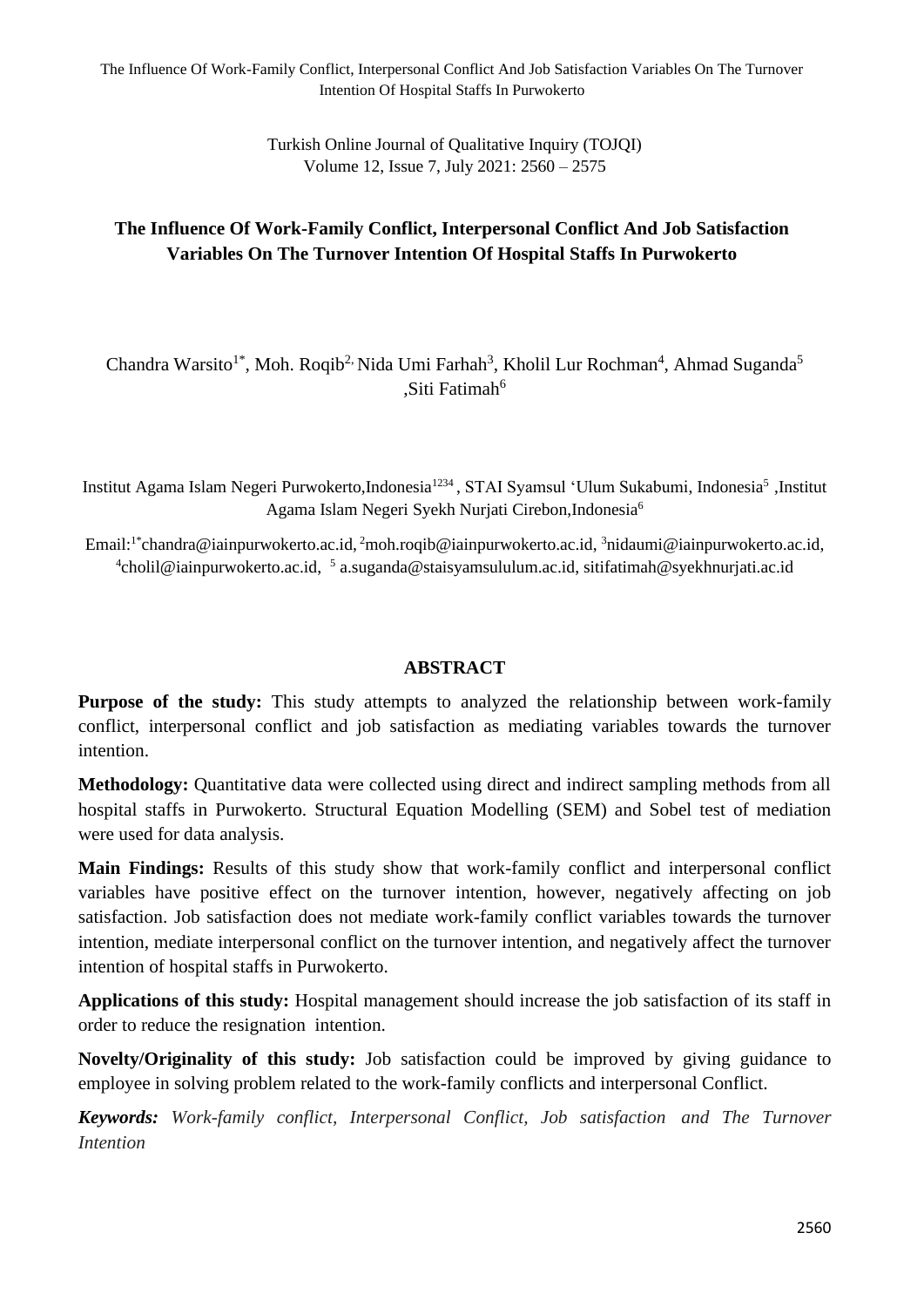#### **1. INTRODUCTION**

Hospital institutions are always under pressure to be able to improve medical services reduce medical errors, provide timely access to information, and at the same time must be able to monitor service activities and control operational costs (Harsono, 2015). Nonetheless, high demand for good interaction services has made the process of managing hospitals a difficult task. Meanwhile, the hospital as an example of an organization that has complex challenges in managing human resources, certainly has variations in the emphasis on action, the emphasis on something, and the emphasis on control activities (Robbins, 2018).

According (Sharma, Dhar, & Tyagi, 2016) hospital management must try to evaluate the stressors, provide appropriate support and training, and develop a quality work environment so the emotional intelligence of an individual can be directed toward improving their service quality and not increasing their stress perception. The present meta-analysis demonstrates that work–family conflict affects well-being and behavior not only in general, but also with respect to family and working life (Amstad, Meier, Fasel, Elfering, & Semmer, 2011).

Human capital theory perceives that the workforce's accumulated, firm-specific human capital determines performance (Strober, 1990). A crucial factor such as employee retention is useful to keep high-potential employees to stay within the organization. Activities such as employee development and retention programs are mandatory to keep them from moving to another place (Kyndt, Dochy, Michielsen, & Moeyaert, 2009). If the quality of an organization's program is poor, it will result in high employee turnover, a decrease in service quality and performance, which in turn can reduce profitability.

Human resources related to the hospital or health care organization is commonly consists of clinical staffs such as doctors, nurses, pharmacist and also non-clinical staffs including administrative and finance people. It causes complexity so as it needs an effective management system in order to maintain a good services and performances.

Moreover, the performance is also determined by the employee's state of mind and their behavior. The work environment affects employees' job attitudes and job behavior as an integrated whole, not through its different components independently (Srivastava, 2008). The phenomenon shows that good company or organizational performance is often destroyed by the behavior of its own employees. This can sometimes be influenced by factors of attitudes, characteristics, and behavior of coworkers (Felps et al., 2009). One of the behaviors is turnover intention (Tett & Meyer, 1993). In an organization, turnover intentions should be considered as an important phenomenon, because this behavior would have an impact towards the organization and also the related individuals. (Sidharta & Meily Margaretha, 2011), the positive impact of turnover is renewal in the organization, reduction, or prevention of other turnovers, reduced conflict or increased individual confidence. As for the consequences. The negative turnover presented is seen in terms of cost, achievement, social communication patterns, declining morale, rigid control strategies, and opportunity cost strategies. According to (Zhang, Ling, Zhang, & Xie, 2015), to minimize turnover intention, a company or organization must improve the recruitment process and selection procedures.

Furthermore, heavy work demands and work pressure can be a trigger for conflict, for example family problems cause complex problems that can affect the work environment. According to (Lathifah, 2008), the correlation between work-family conflict and turnover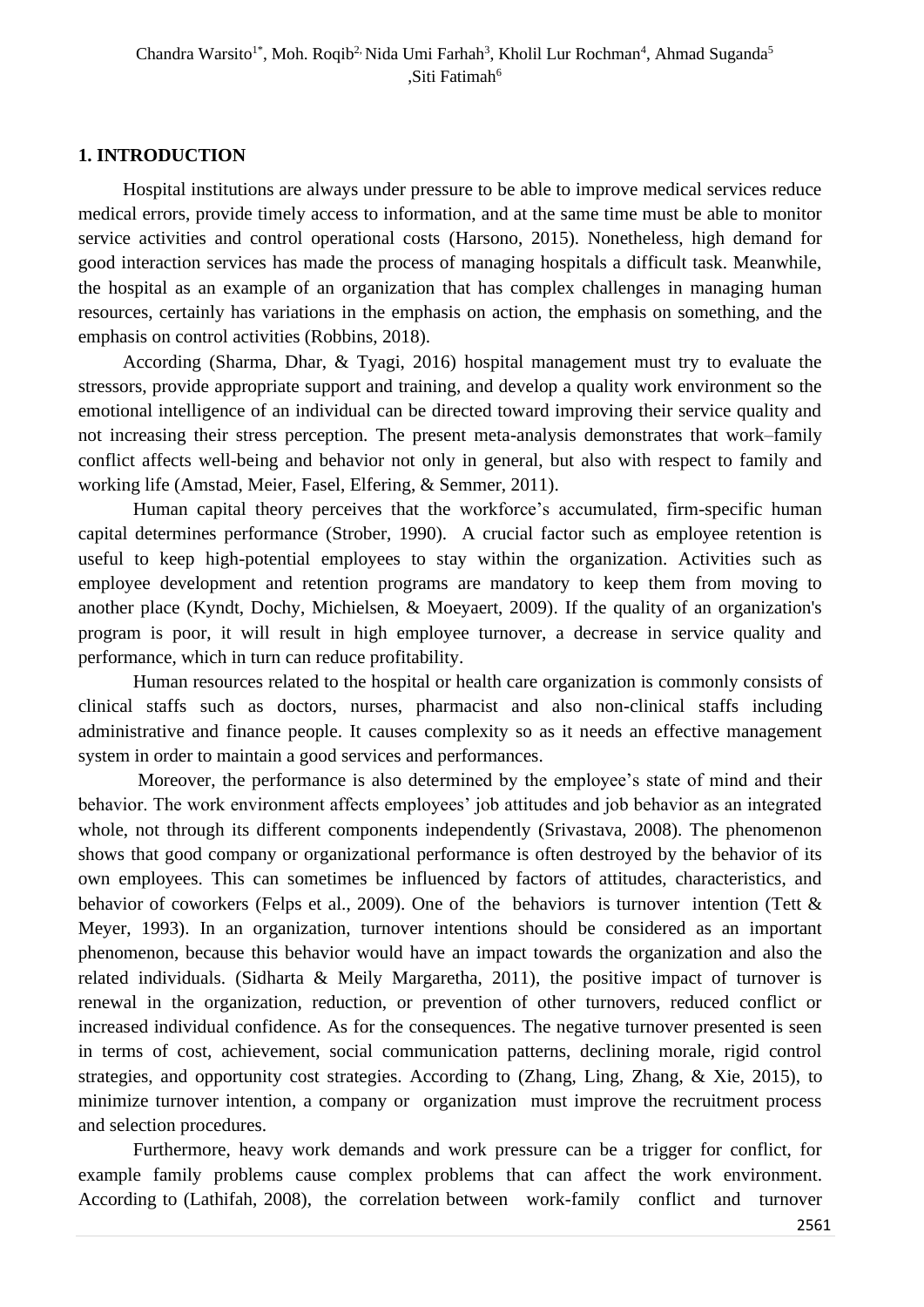intention shows an indirect relationship. In other words, there is a potential indication which indicates work-conflict which intervenes family-life, would first reduce job satisfaction level first, prior to an employee decides to resign.

According to (Novliadi, 2007) the factor of interpersonal conflict could also decrease level of job satisfaction, which then leads to turnover intention. When an employee is experiencing work dissatisfaction or feels uncomfortable, the effect is that an employee may no longer care about the organization where he works and accordingly decide to resign his job. Individual job satisfaction and job performance are positively correlated (Petty, McGee, & Cavender, 1984). So that each person and employee has different levels and items according to the values in it. The more aspects that suit them, the higher the level of job satisfaction. In fact, positive emotions often drive creativity, improve problem solving and the decision making process. Positive emotions may also improve perseverance at work which consequently attract more support from co-workers (Hayward, Forster, Sarasvathy, & Fredrickson, 2010).

Job satisfaction itself refers to an individual's general attitude toward his or her job (Wright & Cropanzano, 2000). An employee with a high level of job satisfaction would show positive attitude. In contrast, job dissatisfaction may resulted in employee showing their negative attitude at workplace, such as the intention of resignation.

With a good management system, including infrastructure and other facilities, most hospitals in the city of Purwokerto look able to provide good services. This is driven by high staff performance and one of them is due to increased job satisfaction. Even so, there are still poor working conditions and problems regarding job satisfaction which are the main reasons for employee turnover.

According to (Sun, Luo, & Fang, 2013), the cause of employee turnover are mostly due to the dissatisfaction with wage level, poor training and human development, promotion opportunities and socio-demographic factors in the area. Meanwhile according to (Atif, Kashif ur Rehman, Ijaz Ur Rehman, Muhammad, & Asad, 2011; Rita Andini, 2006), dimension of job satisfaction has a negative effect overall turnover. There is a negative influence on job satisfaction which consists of creativity and independence, working conditions, responsibilities, opportunities to progress, individual satisfaction, creativity and achievement accordingly with the desire of employees will result in low desire of employees to leave the organization where he works now as well as the possibility individuals will find work in other organizations. The ability to manage emotions, will be one factor to develop the existing potential to be able to work more effectively. Employees are said to be competent if they have high quality potential and are used well (Farhah, 2012). Based on the arguments (Atif et al., 2011; Rita Andini, 2006; Sun et al., 2013), research questions in

this study are:

- 1. Does Work-Family Conflict affect Turnover Intentions in Hospital staffs of Purwokerto?
- 2. Does Interpersonal Conflict affect Turnover Intention in Hospital staffs of Purwokerto?
- 3. Does Job Satisfaction related to the Turnover Intention in Hospital staffs of Purwokerto?
- 4. Does Work-Family Conflict related to the Job Satisfaction in Hospital staffs of Purwokerto?
- 5. Does Interpersonal Conflict related to the Job Satisfaction in Hospital staffs of Purwokerto?
- 6. Does the Job Satisfaction mediate the relationship between Work-Family Conflict and the Turnover Intention?
- 7. Does Job Satisfaction mediate Interpersonal Conflict on the Turnover Intention?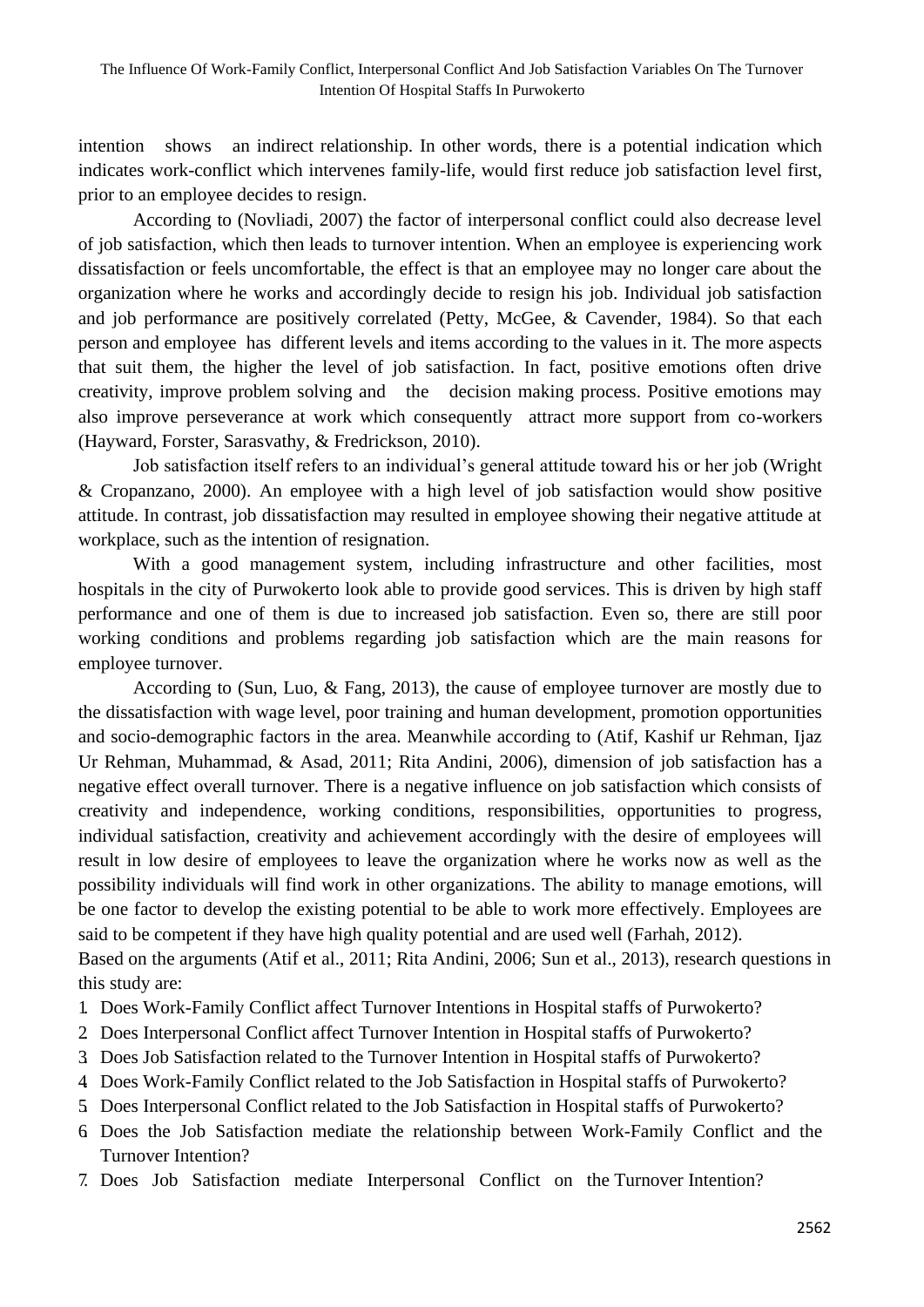Chandra Warsito<sup>1\*</sup>, Moh. Roqib<sup>2,</sup> Nida Umi Farhah<sup>3</sup>, Kholil Lur Rochman<sup>4</sup>, Ahmad Suganda<sup>5</sup> ,Siti Fatimah<sup>6</sup>

Hypotheses in this study are:

- H1: Work-Family Conflict has a positive effect on the Turnover Intention in Hospital staffs of Purwokerto.
- H2: Interpersonal Conflict has a positive effect on the Turnover Intention in Hospital staffs of Purwokerto.
- H3: Job Satisfaction has negative effect on the Turnover Intention in Hospital staffs of Purwokerto.
- H4: Work-Family Conflict has negative effects on the Job Satisfaction in hospital staffs of Purwokerto.
- H5: Interpersonal Conflict has negative effects on the Job Satisfaction in hospital staffs of Purwokerto.
- H6: Job Satisfaction mediates the relationship between the Work-Family Conflicts on the Turnover Intention in hospital staffs of Purwokerto.
- H7: Job Satisfaction mediates the relationship between Interpersonal conflicts with the Turnover Intention in hospital staffs of Purwokerto





#### **2. METHODOLOGY**

The research targets were hospital employees in the city of Purwokerto consisting of doctors, nurses, administrative and other medical personnel. Hair et all (1995, p.637) on (Ferdinand, 2005) suggest a suitable sample size for SEM analysis tools is between 100-200 respondents with the intention that it can be used in estimating interpretations with SEM. For this study, the number of samples taken was 180 people. Under these provisions, the sampling method used is simple random sampling, which took some part of the population sampled randomly for the study, namely all the hospital employees in the city of Purwokerto.

Analysis of interpretation data that aims to answer the researcher's questions in order to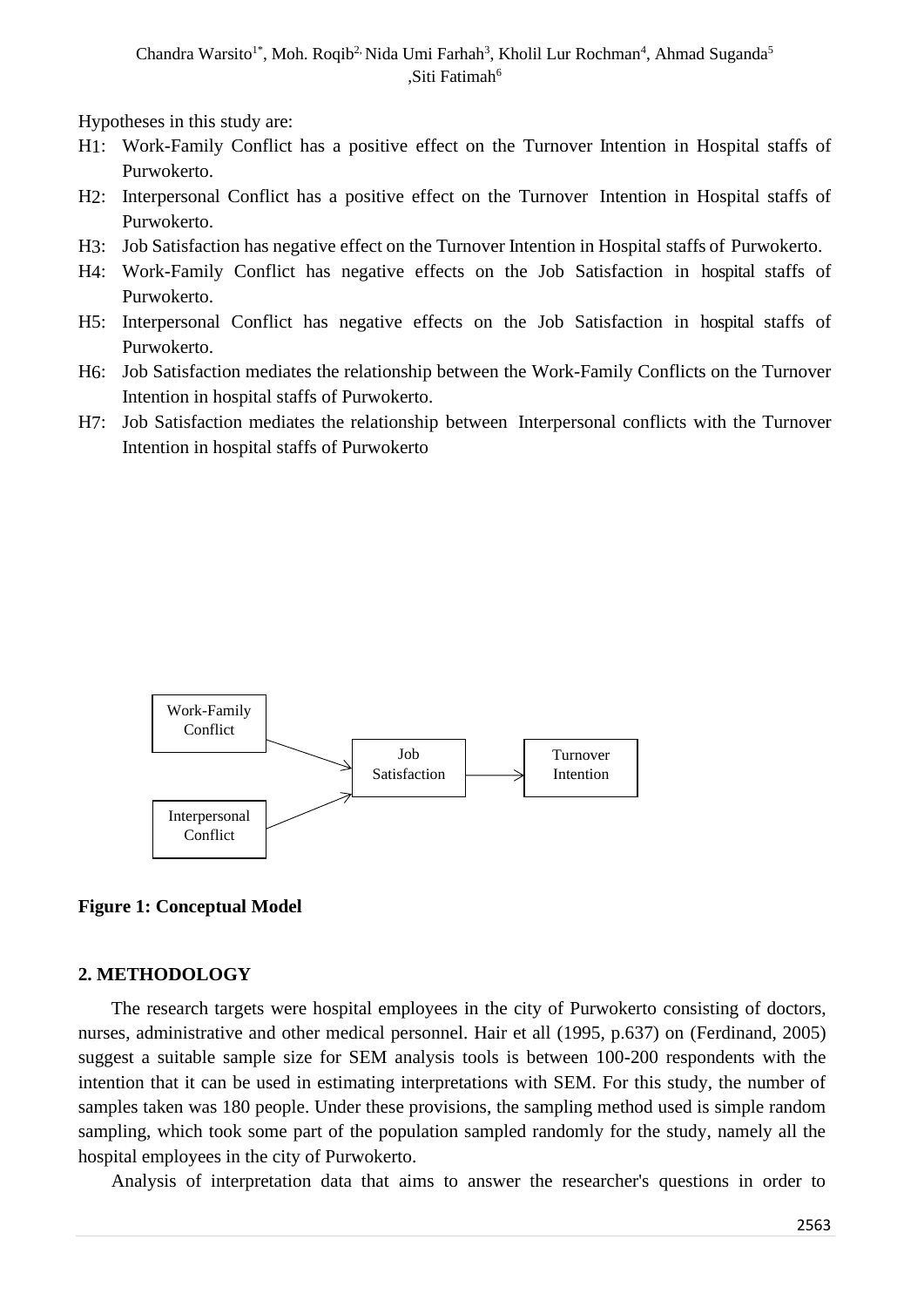uncover certain social phenomena. Data analysis is the process of simplifying data into forms that are easier to read and interpret. The method chosen for analyzing data must be with the research pattern and variables to be examined. Structural Equation Modeling (SEM from the AMOS program package is used in the model and hypothesis testing. Mediation testing with the Sobel test (Ghozali, 2005).

# **3. RESULTS**

#### **Descriptive Statistics**

Descriptive statistics are used as the initial analysis of respondents' responses from the questionnaire.

Table 1: Descriptive Statistics

| Variable                    |     | Min | Max | Mean          | <b>Std Deviation</b> |
|-----------------------------|-----|-----|-----|---------------|----------------------|
| <b>Work Family Conflict</b> | 180 |     |     | $3.0^{\circ}$ |                      |
| Interpersonal Conflict      | .80 |     |     | 3,48          | $1.00\,$             |
| <b>Job</b> satisfaction     | 80  |     |     |               | 0.97                 |
| <b>Turnover Intention</b>   | 80  |     |     |               | $00$ .               |

The Analisis of correlation betwen this variables is conducted to find out how pair of variables are related

| <b>Table 2: Correlation Variables</b> |  |
|---------------------------------------|--|
|                                       |  |

| No.            | Variable                  |                            |                           | r Value  | Signif |
|----------------|---------------------------|----------------------------|---------------------------|----------|--------|
| -1             | Work-Family               | $\leftarrow$ --->          | Interpersonal             | 0,698    | 0,000  |
|                | Conflict                  |                            | Conflict                  |          |        |
| 2              | Work-Family               | $\leftarrow$ -->           | <b>Job Satisfaction</b>   | $-0,587$ | 0,000  |
|                | Conflict                  |                            |                           |          |        |
| 3              | Interpersonal             | $\leftarrow$ $\rightarrow$ | <b>Job Satisfaction</b>   | $-0,55$  | 0,000  |
|                | Conflict                  |                            |                           |          |        |
| $\overline{4}$ | <b>Job Satisfaction</b>   | $\leftarrow$ -->           | <b>Turnover Intention</b> | 0,815    | 0,000  |
| $\mathfrak{S}$ | Work-Family               | $\leftarrow$ $\rightarrow$ | <b>Turnover Intention</b> | $-0,610$ | 0,000  |
|                | Conflict                  |                            |                           |          |        |
| 6              | <b>Turnover Intention</b> | $\leftarrow$ -->           | <b>Turnover Intention</b> | 0,754    | 0,000  |

Result in this study shows that the value of correlation coefficient of Work-Family Conflict With Interpersonal Conflict variables was 0,698. This means that there is positive correlation between this variable pairs in other word when the value of Work-Family Confict increases, so does the value of Interpersonal Conflict.

The correlation coefficient between work family-conflict with job satisfaction variables is - 0,587, which indicates there is a negative relationship between these pair of variables. This negative correlation means that an increase of work-family conflict would be associated with the decrease of job satisfaction value.

The correlation coefficient between interpersonal conflicts with job satisfaction is -0.550 which means there is a negative correlation between interpersonal conflicts with the job satisfaction. The relationship indicates the higher interpersonal conflict, the lower job satisfaction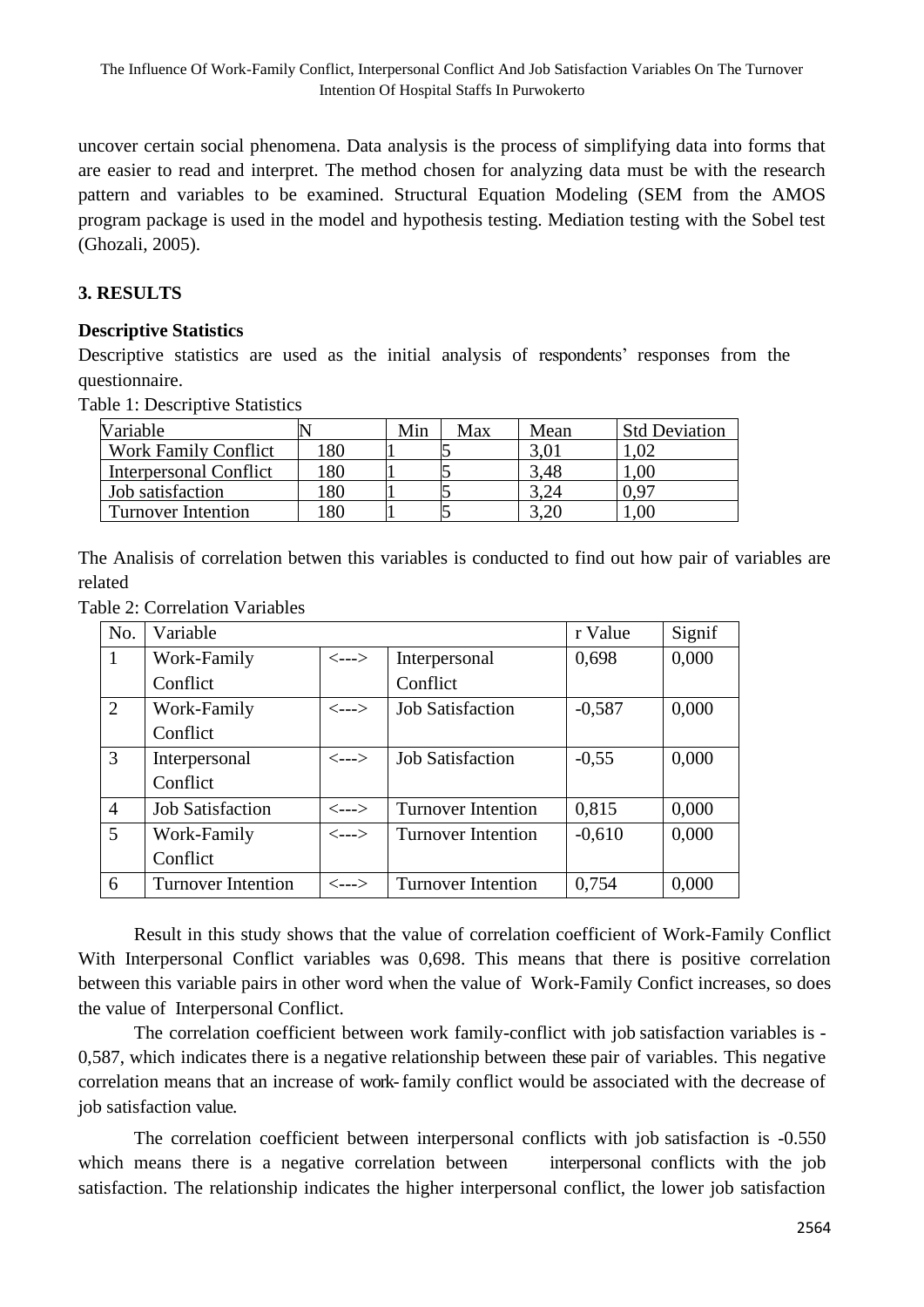variableis.

The correlation coefficient between work-family conflicts with the turnover intention is 0,815. It means that there is a positive correlation coefficient between work-family conflicts with the turnover intention.

Correlation coefficient between job satisfaction and the turnover intention is -0,610, or negative correlation value. It means that the higher number of job satisfaction accompanied by the decrease number of the turnover intention.

The correlation between interpersonal conflict and the turnover intention is 0,754 which indicates there is a positive correlation between interpersonal conflicts with the turnover intention.

# **Data Analysis**

# **1. Structural Equation Modelling (SEM)**

Structural Equation Modelling result as seen on table 3.

Table 3: Result from Structural Equation Modelling

| Endogenous Variable       | Exogenous Variable      | Estimate | C.R.     |       |
|---------------------------|-------------------------|----------|----------|-------|
| <b>Job Satisfaction</b>   | Work-family conflict    | $-0.396$ | $-4.121$ | 0.000 |
| <b>Job Satisfaction</b>   | Interpersonal conflict  | $-0.273$ | $-2.839$ | 0.005 |
| <b>Turnover Intention</b> | Work-family conflict    | 0,512    | 6.348    | 0.000 |
| <b>Turnover Intention</b> | Interpersonal conflict  | 0,324    | 4.269    | 0.000 |
| <b>Turnover Intention</b> | <b>Job Satisfaction</b> | $-0,131$ | $-2,059$ | 0.040 |
| Source: Primary data      |                         |          |          |       |

Source: Primary data

Based on the data, the first substructure calculation as follows:

| Job Satisfaction $=$ - 0,396 Work-family conflict |  | $-0,273$ Interpersonal Conflict + Z1 |  |
|---------------------------------------------------|--|--------------------------------------|--|
|                                                   |  |                                      |  |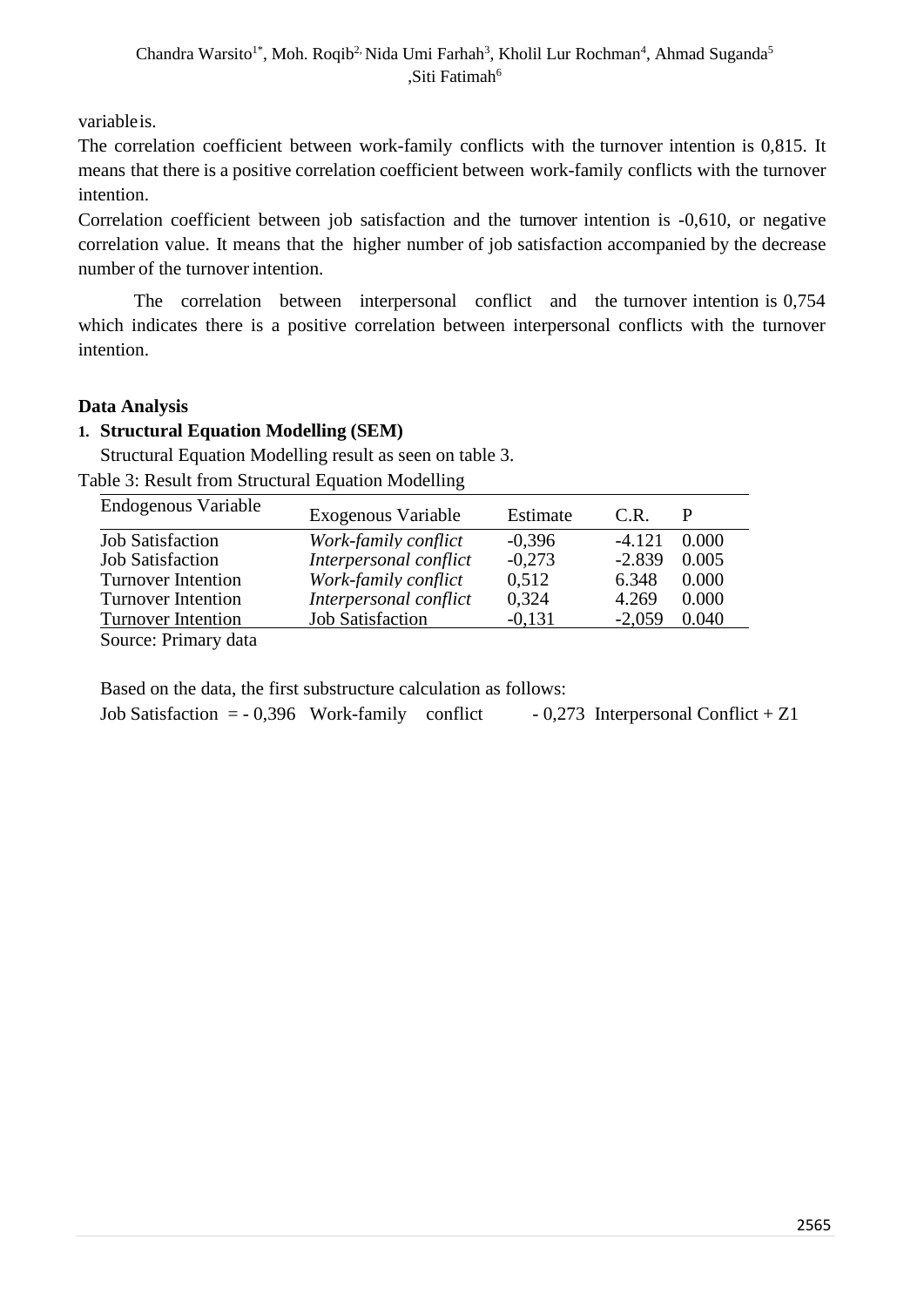

Figure 2: Result from Structural Equation Modelling

Based on table 1, second substructure is calculated as follows:

Turnover intention =  $0.512$  work-family conflict +  $0.324$  interpersonal conflicts -  $0.131$ Job satisfaction  $+ Z2$ 

#### **2. Hypothesis testing**

Hypothesis testing towards the result analysis, as listed on Table 2

| Endogenous Variable       | Exogenous Variable      |       | Information             |
|---------------------------|-------------------------|-------|-------------------------|
| <b>Job Satisfaction</b>   | Work-family conflict    | 0.000 | H0 Rejected             |
| <b>Job Satisfaction</b>   | Interpersonal conflict  | 0.005 | H0 Rejected             |
| <b>Turnover Intention</b> | Work-family conflict    | 0.000 | H0 Rejected             |
| <b>Turnover Intention</b> | Interpersonal conflict  | 0.000 | H0 Rejected             |
| <b>Turnover Intention</b> | <b>Job Satisfaction</b> | 0.040 | H <sub>0</sub> Rejected |

Table 2: The Result from Structural Equation Modelling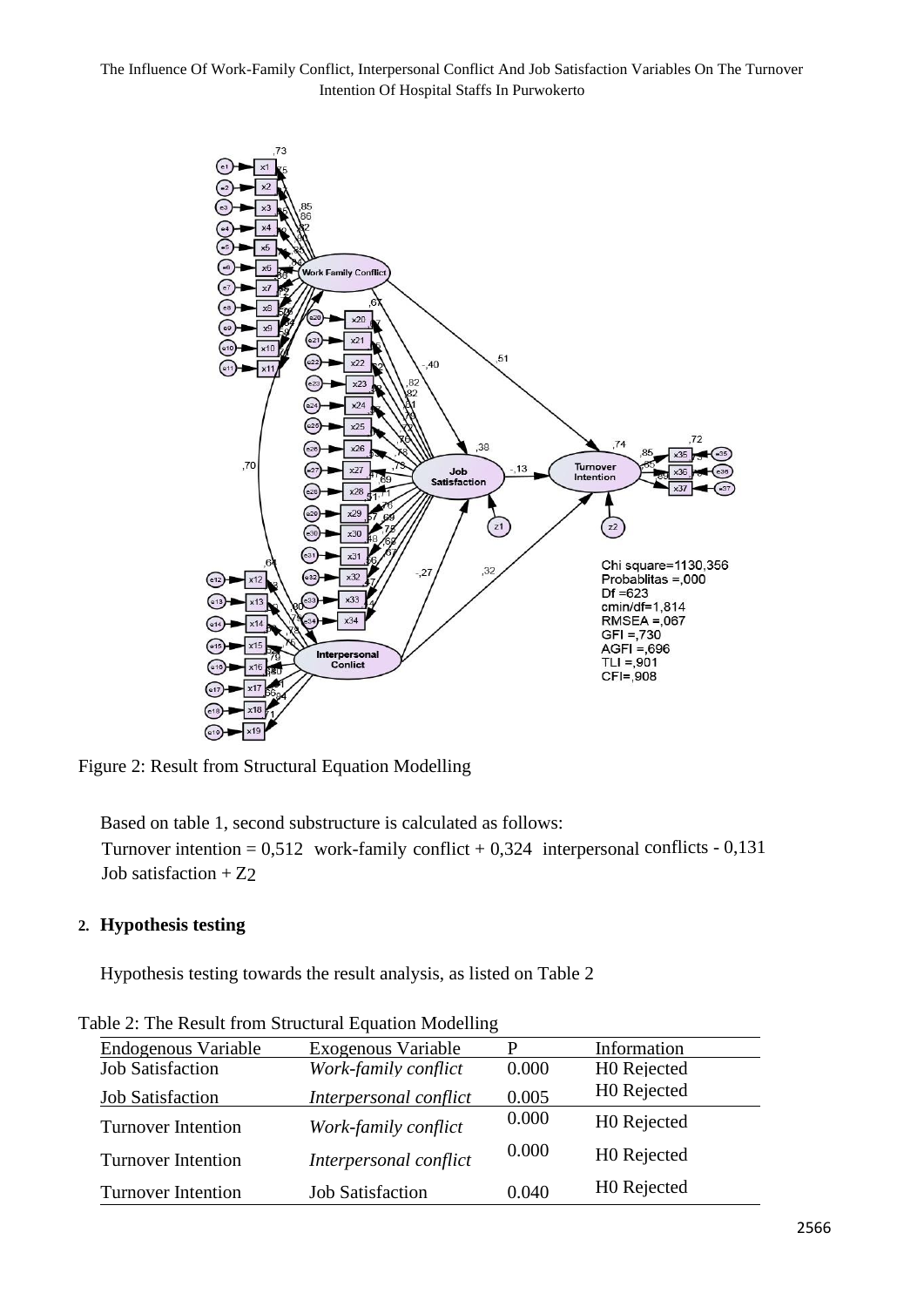Source: Primary Data.

a. The Influence of work-family conflict on turnover intention.

Based on the SEM table, the path coefficient of work-family conflict on the turnover intention value is 0,512. It means that there is positive influence of work-family conflict variable on the turnover intention. Or it stated higher the intensity of work-family conflict as also the higher turnover intention value is.The positive relationship between these variables is significant, as the CR value is 6,348. The test of significance value is 0,000 or less than 0.05, or it falls into the rejection region of H0. It stated that there is a positive influence of work-family conflict on the turnover intention. It concluded that the first hypothesis which stated that work family conflict has a positive influence on the turnover intention in Hospital staffs of Purwokerto is accepted.

b. The Influence of Interpersonal Conflict on The Turnover Intention.

The value of path coefficients variable of interpersonal conflicts on the turnover intention is 0,324. It shows that interpersonal conflicts variable has a positive influence on the turnover intention, or the higher interpersonal conflict intensity causes the rise of turnover intention level. Based on the test of significance, the C.R value is 4,269 with the value of significance of 0,000 or less than 0.05, or it falls into the rejection region H0. It means that the influence of interpersonal conflict on the turnover intentions significant. It concluded that the second hypothesis which stated that there is a positive influence of the interpersonal Conflict on the turnover intention in hospital staffs of Purwokerto is accepted.

c. The Influence of Work Satisfaction on turnover intention.

The value of path coefficient of job satisfaction on the turnover intention is -0,131. It shows that job satisfaction variable has a negative influence on the turnover intention, or the higher job satisfaction, the lower turnover intention. Based on the significance test, the score of CR value is -2,059, with the value of significance 0,000 or less than 0.05, or it falls into the rejection region H0. It means that there is a significant influence of job satisfaction on the turnover intention. It concluded that the third hypothesis which stated that job satisfaction has a negative influence on job satisfaction in Hospital staffs of Purwokerto is accepted.

d. The Influence of work-family conflict on Work Satisfaction.

Based on the table 2, it is known that path coefficient variable of work-family conflict on the job satisfaction is -0,396. It means that there is a negative influence value of work-family conflict variable on the job satisfaction. The higher the intensity of family conflict, the job satisfaction would be lower. The influence is significant as shown by  $CR$  value = -4,121, with the value from significance test 0,000, or it less than 0,05, it falls under the rejection region of H0, or there is a significance influence of work-family conflict on job satisfaction. It stated the fourth hypothesis which stated that work family conflict has a negative influence on the job satisfaction variable in hospital staffs of Purwokerto is accepted.

e. The Influence of interpersonal conflict on Work Satisfaction. Based on the table 2, it is known that path coefficients value of interpersonal conflict variable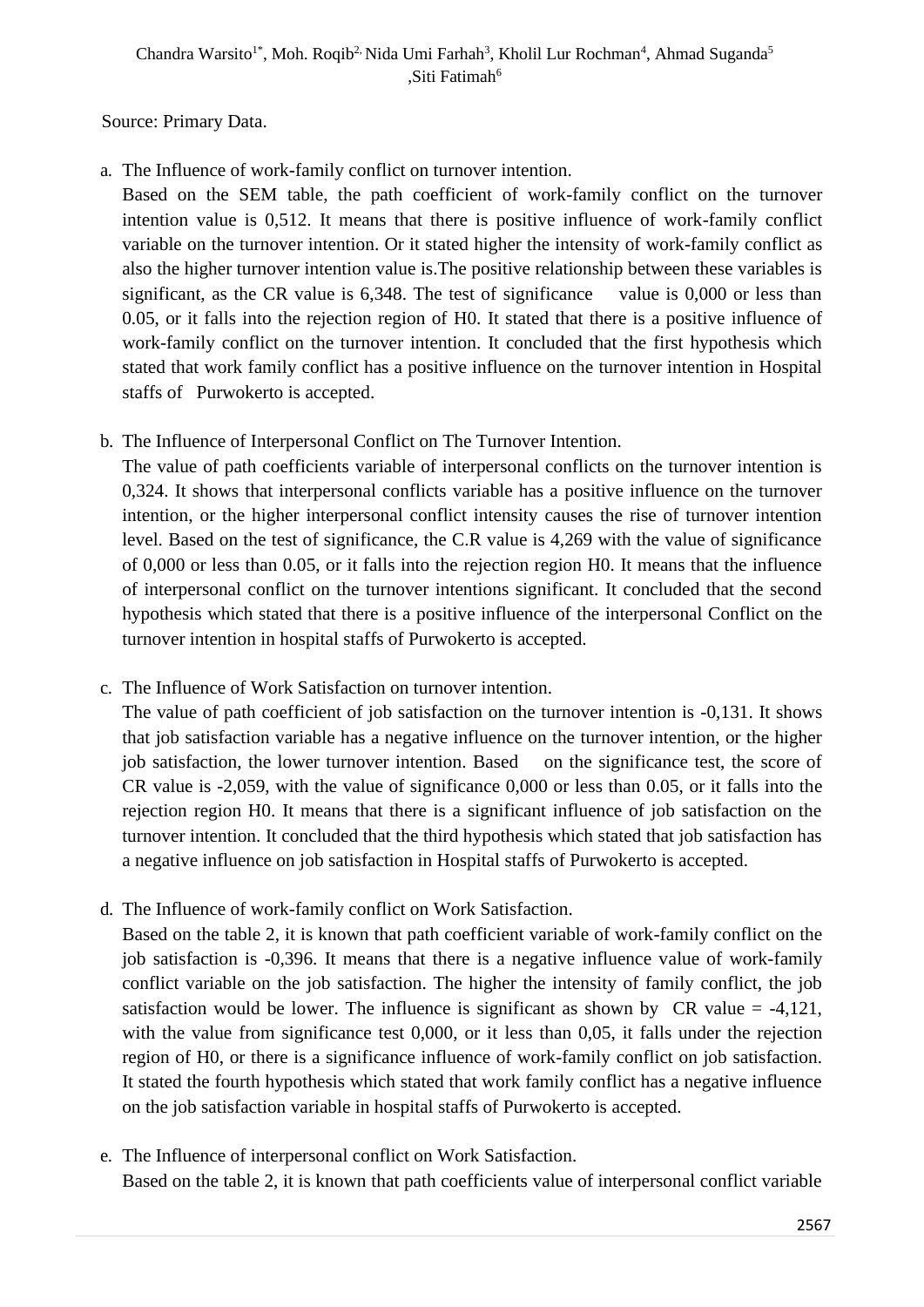on the job satisfaction is -0,273. It means that there is a negative influence of this two variables, or the higher intensity of interpersonal conflict variable the lower job satisfaction variable is. The influence is significant as the value of  $CR = -2,839$ . With the value from the test of significant is less than significance value is 0,000 or it less than 0.05, or it falls under the rejection region H0. In other words there is a significance influence of interpersonal conflict variable on the job satisfaction. The fifth hypothesis which stated that interpersonal conflict has a negative influence on the job satisfaction in hospital staffs of Purwokerto is accepted.

f. Job Satisfaction as the mediating variable between work-family conflicts with the turnover intention.

The role of Job satisfaction variable as a mediator on the relationship between work-family conflicts with the turnover intention is analyzed on Sobel test. Based on the result, the t value is 1.8229. The t value is lower than t table of 1.9720, or it falls under the acceptance region of H0. IT means that H0 is accepted or job satisfaction variable could not be a mediator variable between work- family conflict on the turnover intention. In other words, it is concluded that the sixth hypothesis which stated that job satisfaction could mediates the relationship between work family conflict and the turnover intention in Hospital staffs of Purwokerto is rejected.

g. The work satisfaction as the mediating variables between the interpersonal conflicts with The Turnover Intention.

Analysis to assess the role of job satisfaction as the mediator variable of the relationship between interpersonal conflict with the turnover intention conducted by path analysis and Sobel t test. The role of job satisfaction in mediating the relationship between interpersonal conflicts with the turnover intention is conducted by Sobel test. Based on the Sobel test, t value is 1.6060, or it is lower than t table of 1,9720, t value falls under the acceptance region of H0, or H0 is accepted. It means that job satisfaction could not be a mediator variable between interpersonal conflict and the turnover intention. The seventh hypothesis which stated that job satisfaction mediates the interpersonal conflict on the turnover intention is rejected.

# **4. DISCUSSION**

a. The Influence of The Work-Family conflict on The Turnover Intention

Work-Family Conflict occurs due to the mismatch between roles and indeed differences between these roles' pressure (Howard, Donofrio, & Boles, 2004). It could be identified that there is a positive influence between the work-family conflict on the turnover intentions. It could be said that the higher intensity of work-family conflict would influences the level of turnover intention. The Work-family conflict includes the pressure of work which damaging family-life and social relationship. Many cases occurred where work pressure makes employee are unable to maintain an intimate relationship with their spouse or partner or even friends. Due to the work pressure, routine activities such as household activities could not be done.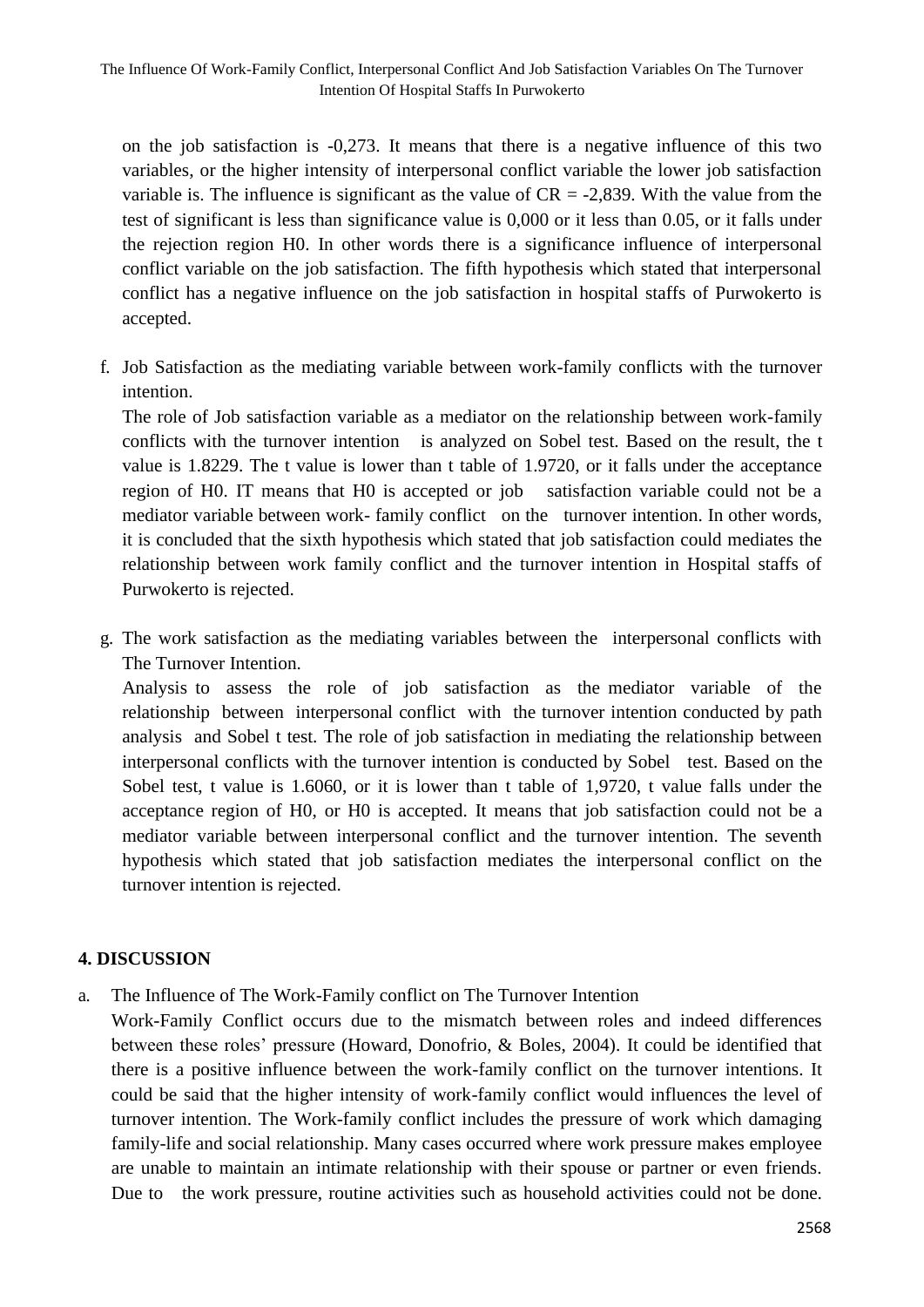### Chandra Warsito<sup>1\*</sup>, Moh. Roqib<sup>2,</sup> Nida Umi Farhah<sup>3</sup>, Kholil Lur Rochman<sup>4</sup>, Ahmad Suganda<sup>5</sup> ,Siti Fatimah<sup>6</sup>

Other than that, many important activities are often missed. Employee with high level of work pressure are often feel conflict between work and family commitment and responsibility, as also with their spouse, partner and friends. These issues as represented in work-family conflict variable in this study could increase the intensity of resignation. This result supports the study of (Ernst Kossek & Ozeki, 1998; Haar, 2004; Netemeyer & Boles, 1996) which stated that the work-family conflict has a direct influence in the Turnover Intentions. But family-conflict is a significant factor which effects for resigning.

## b. Influence of Interpersonal Conflict on The Turnover Intention

Result shows that interpersonal conflict has a positive influence on the turnover intention. It means the higher interpersonal conflict intensity, the higher turnover intention could be. Turnover intentions also increase if interpersonal conflicts occur. This interpersonal conflict includes friction at the workplace, personal issues that affect the work, tension that turns into interpersonal conflict. Emotional conflict is often occurred in workplace, along with many ideas and opinion differences. It has potential to make resignation intention of the employee.

Results of this study supports previous study conducted by (Ul Haq, 2011) which states that there is a negative relationship between interpersonal conflict and the turnover intention. This is due to effects of the conflict which varies, including anxiety, tension, frustration, or even hostility which increase the turnover intention (Robbins, 2018).

## c. The influence of Works Satisfaction on The Turnover intention

This study results that job satisfaction has a negative influence on the turnover intention. It shows that the higher job satisfaction, the lower the turnover intention occurs. This job satisfaction indicator includes the freedom to select the work methods, opportunity to enabling to be developed the potentiality, giving more responsibility, an opportunity to perform skill and ability, opportunity to promotion, freedom to give opinion and advice, job variation, physical environment, supports from co-worker, good relationship between employee and senior management, organizational management, time management and safety aspects on the workplace. If this indicators are fulfilled, it is unlikely that employee would leave the organization. This study also supports conclusion from (Shore and Martin (1989) on (Khihmah, 2005)), that states that job satisfaction is a lower variable compare to organizational commitment on influencing intention of resignation. As also concluded by (Chien, Chi-Sheng, & Hsiao, 2005), which stated that there is a huge negative relationship between job satisfaction and the turnover intention.

- d. The influence of work-family conflict on The Work Satisfaction Results on this study shows that work-family conflicts has a negative influence on job satisfaction. Job satisfaction are generally generated from the result test with work-family conflicts which are become variable that often caused dissatisfaction at the workplace.
- e. The influence of interpersonal conflict on Job satisfaction Results on this study shows that interpersonal conflicts has a negative influence on job satisfaction. The higher intensity of interpersonal conflict, the lower job satisfaction is. Supports the previous study conducted by (Bradford, KD., 2001). That interpersonal conflict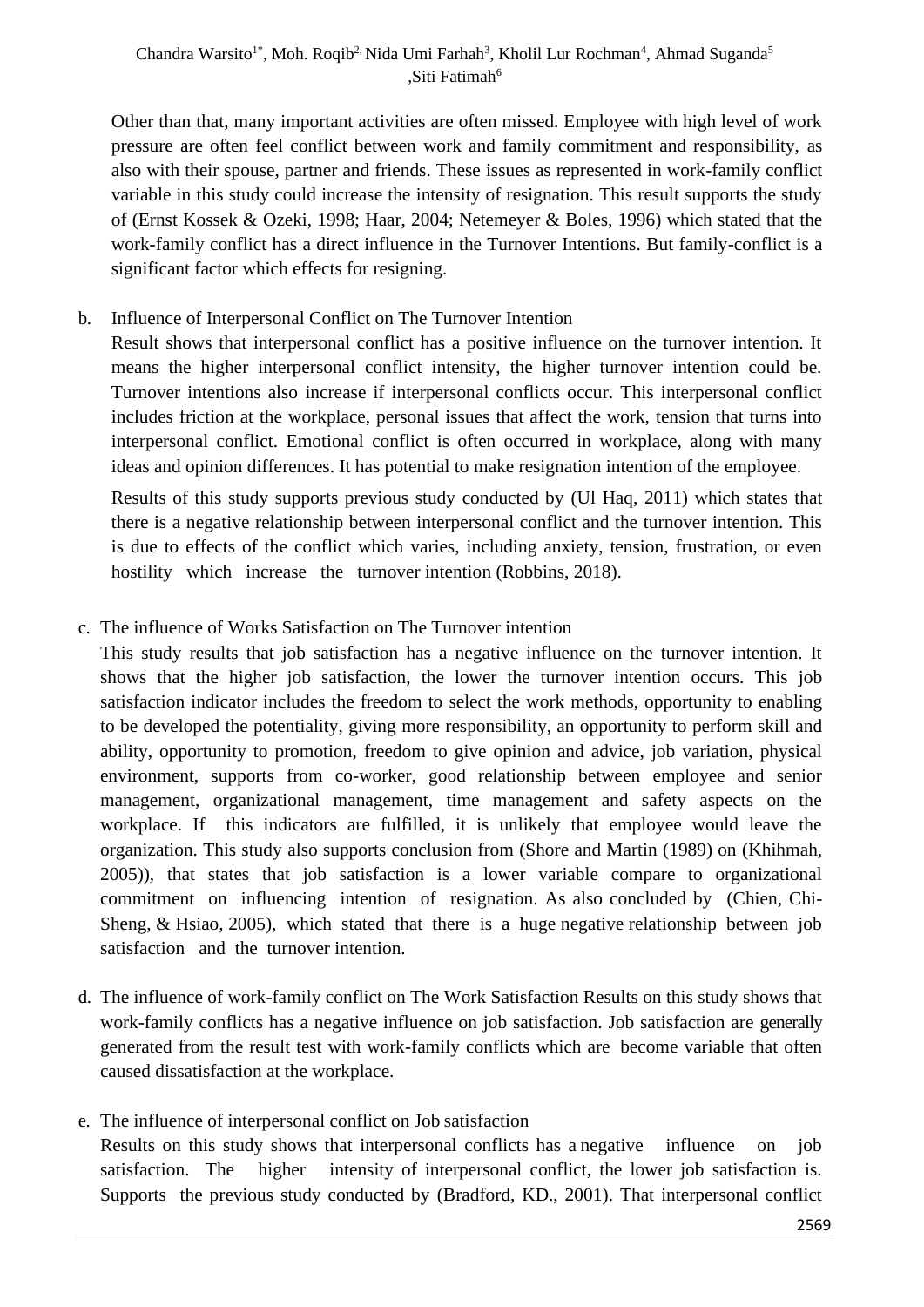has a significant impact on employee performance. This study provides new results regarding previously unexplored domains of interpersonal conflict and Job satisfaction. Interpersonal conflict is dangerous for employee organizations, so the top hierarchy is trying to get rid of relationship conflicts rather than lowering its resolution. Management in the organization forms complaints and interactive cells consisting of senior, middle and lower level management. It is especially important to provide smooth functioning in hospitals due to their role in providing services and fostering consumer expectations and trust. Researchers (Afzal, Khan, & Ali, 2009; De Dreu & Weingart, 2003; Medina, Munduate, Dorado, Martínez, & Guerra, 2005) also found that those who stated that interpersonal conflict had a negative relationship with job satisfaction.

#### f. The Analysis of Mediator Variable

(Little, Card, Bovaird, Preacher, & Crandall, 2007) explain that in explaining mediation variables, there are 4 types of mediations that can occur, including: full mediation, partial mediation, inconsistent mediation and no mediation. Based on the type of mediation, the job satisfaction variable in mediating the relationship between work family conflict against turnover intention is a type of no mediation, it can be concluded that work family conflict does not have an indirect effect on turnover intention or in other words the job satisfaction variable fails to function as intervening variables that mediate the effect of work family conflict on turnover intention. Likewise, job satisfaction variables that mediate the relationship between interpersonal conflict and turnover intention are a type of no mediation. So it can be concluded that interpersonal conflict has no indirect effect on turnover intention or in other words the job satisfaction variable fails to function as an intervening variable that mediates the effect of interpersonal conflict on turnover intention

From the analysis data it is stated that:

1) Job satisfaction does not mediate work-family conflict with the turnover intention.

Work-family conflicts that occur in a person due to a dual role in the workplace and in family life. This condition occurs if attention and time allocation is too dominant against one of them. Work-family conflict often results from two-way responsibilities, where work-pressure and demand, interfere the demands from family side. It makes the employee feels depressed, health deterioration, work-related conflicts emergence and finally resignation or turnover intention. Work family conflict also occurs because an imbalance conflicts between families and organization. Long working hours, high pressure at workplace, the use of sophisticated technology that makes it more difficult to maintain balance between work and commitments outside their workplace. This poses the challenge for Hospital in Purwokerto which is the resignation intention. It is in-line with study conducted by (Raza-ullah, K., 2014) which stated that there is a positive significant relationship between family conflict and the turnover intention. Other study conducted by (Erkmen, T., Esen, 2014) argued that work family conflict had an influence on the turnover intention with family- responsibility as a main predictor on the turnover intention. The absence of mediator variable on the influence of job satisfaction on the turnover intention shows that job dissatisfaction become a main cause of employee resignation. Turnover intention is also influenced by low job satisfaction at the workplace. This condition shows that the high level of work family conflict with low level of job satisfaction would increases the turnover intention.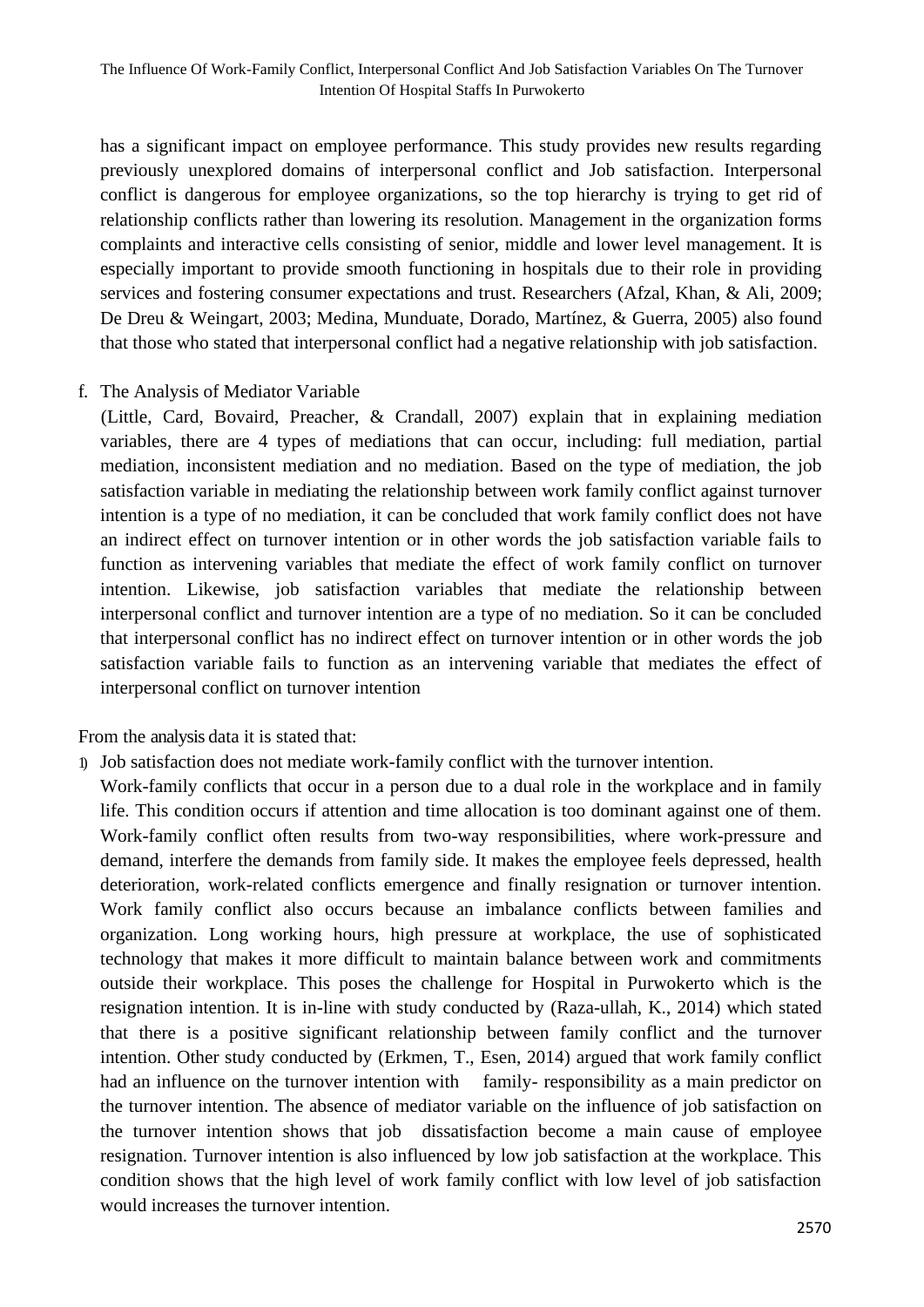2) Job satisfaction does not mediate the relationship between interpersonal conflicts with the turnover intention.

Interpersonal conflict occurs often because there are two desires such are personal and organizational which could not be fulfilled at the same time. Interpersonal conflicts occurs due to the different understanding with co-workers. Interpersonal conflicts occurs when two or more people experiencing disagreement. This dispute caused by minor misunderstandings or as a results of unequal goals, values attitudes or beliefs. Inability to overcome this issues would lead to turnover intention. If the hospital management does not try to manage well internal conflicts between employees will increase Turnover Intention. With more and more hospitals emerging, the need for medical staff is high, especially in rural areas, the limited availability of trained and experienced medical professionals, increasing public awareness of the importance of maintaining health, increasing community needs for adequate health services and comprehensive, as a manifestation of the increasing welfare and education of the community, this causes the competitiveness of professional medical personnel to increase. This also makes it more difficult to hold someone in a company, in this case other hospitals, offer a better welfare package. The absence of job satisfaction as a mediator variable shows that if there is job satisfaction, interpersonal conflicts would not be able to influence an employee to leave the organization.

# **5. CONCLUSION**

Work family conflict has a positive influence on the turnover intention of hospital staffs in Purwokerto. Interpersonal Conflict has a positive influence on the turnover intention in hospital staffs of Purwokerto. Job satisfaction has a negative influence on the turnover intention in hospital staffs of Purwokerto. Work family conflict has negative influence on the job satisfaction in hospital staffs of Purwokerto. Interpersonal Conflict has negative influence on the job satisfaction in hospital staffs of Purwokerto. Job satisfaction does not mediates the relationship between workfamily conflicts on the turnover intention in hospital staffs of Purwokerto. Job satisfaction does not mediate the relationship of interpersonal conflict and the turnover intention in hospital staffs at Purwokerto.

# **6. IMPLICATION**

Hospital management should increase the job satisfaction of its staff in order to reduce the resignation intention. This should be conducted by freely in choosing methods to settled their task, open the opportunity to developed their skill and ability, assign the responsibility, open up the opportunity to promotion, more freedom to give advice, job variation, restore the tangible aspect in the workplace, make relationship with co-workers, restore the wage, restore the relationship between employee and employer, improve the organizational management skill, time management and safety aspect at workplace. Job satisfaction could be improved by giving guidance to employee in solving problem related to the work-family conflicts and interpersonal Conflict. One of this could be conducted by improving working quality in order to avoid completing task at home.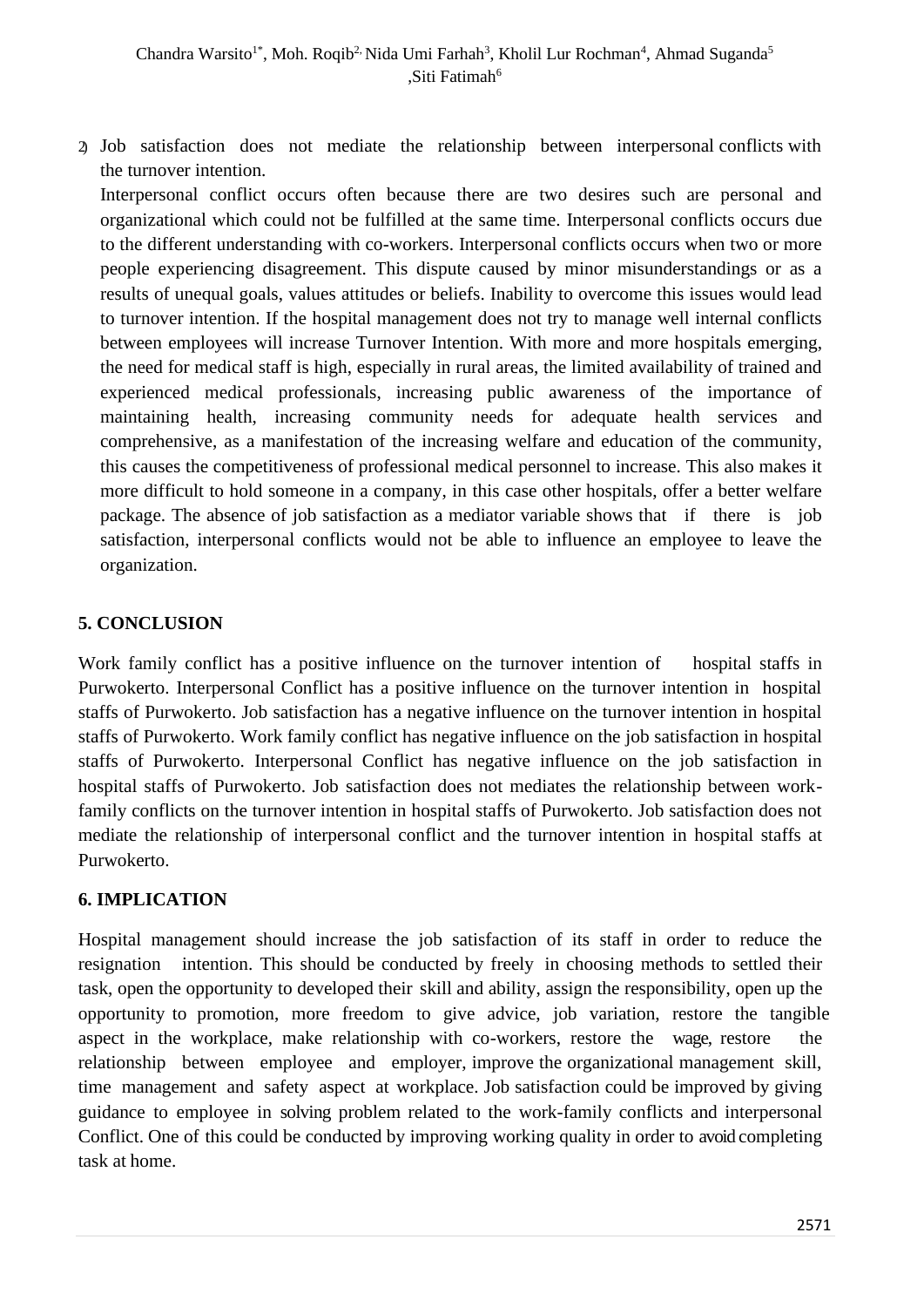### **7. LIMITATION AND STUDY FORWARD**

In this study is a limitation that is the sample used is only hospital staff in Purwokerto. Therefore future research can expand the area and other types of institutions will be possible to get different results.

# **REFERENCES**

- Afzal, H., Khan, M. A., & Ali, I. (2009). Linkage between Employee's Performance and Relationship Conflict in Banking Scenario. *International Journal of Business and Management*, *4*(7), 19–25. doi:10.5539/ijbm.v4n7p19
- Amstad, F. T., Meier, L. L., Fasel, U., Elfering, A., & Semmer, N. K. (2011). A Meta-Analysis of Work-Family Conflict and Various Outcomes With a Special Emphasis on Cross-Domain Versus Matching-Domain Relations. *Journal of Occupational Health Psychology*, *16*(2), 151– 169. doi:10.1037/a0022170
- Atif, A., Kashif ur Rehman, Ijaz Ur Rehman, Muhammad, A. K., & Asad, A. H. (2011). Impact of organizational commitment on job satisfaction and employee retention in pharmaceutical industry. *African Journal of Business Management*, *5*(17), 7316–7324. doi:10.5897/ajbm10.1296
- Bradford, KD., et al. (2001). *Managing Conflict to Improve the Effectiveness of Ad-Hoc Marketing Teams*.
- Chien, C.-K., Chi-Sheng, C., & Hsiao, C.-P. L. C. Y. (2005). Understanding hospital employee job stress and turnover intentions in a practical setting", Journal of Management Development. *Journal of Management Development*, *24*(10). doi:http://dx.doi.org/10.1108/MRR-09-2015- 0216
- De Dreu, C. K. W., & Weingart, L. R. (2003). Task versus relationship conflict, team performance, and team member satisfaction: A meta-analysis. *Journal of Applied Psychology*, *88*(4), 741– 749. doi:10.1037/0021-9010.88.4.741
- Erkmen, T., Esen, E. (2014). Work-Family, Family Work Conflict and Turnover Intentions among the Representatives of Insurance Agencies. *Journal of Business, Economics and Finance*, *3*(3), 302–312.
- Ernst Kossek, E., & Ozeki, C. (1998). Work-family conflict, policies, and the job-life satisfaction relationship: A review and directions for organizational behavior-human resources research. *Journal of Applied Psychology*, *83*(2), 139–149. doi:10.1037/0021-9010.83.2.139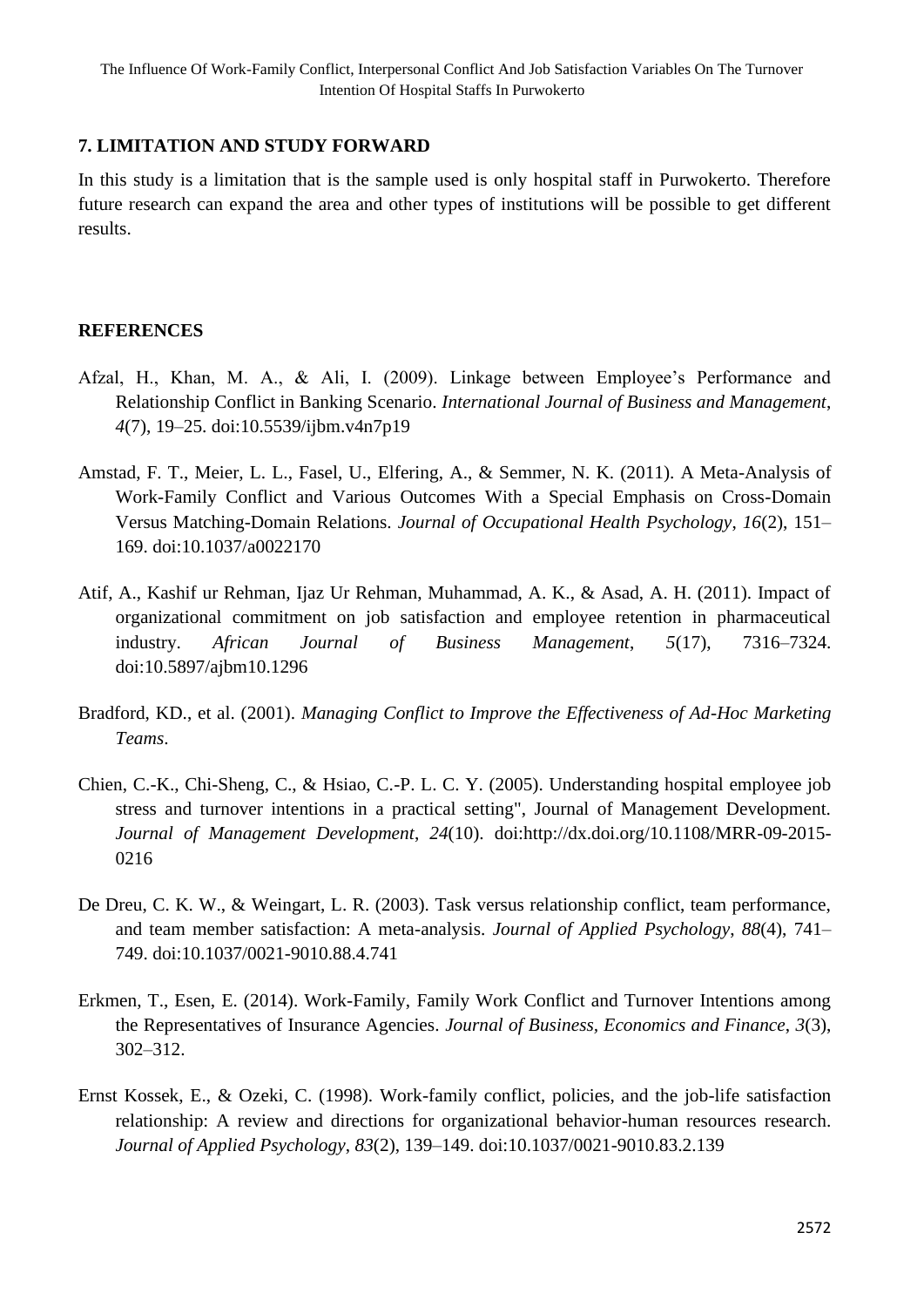- Farhah, N. U. et al. (2012). Pengaruh Tingkat kecerdasan Emosi dan Tingkat Kecerdasan Spiritual terhadap Tingkat Kompetensi dan Kinerja Pegawai Negeri Sipil. *Jurnal Pro Bisnis*, *5*(I), 62–69.
- Felps, W., Mitchell, T., Hekman, D., Lee, T., Holtom, B., & Harman, W. (2009). Turnover contagion: How coworkers' job embeddedness and job search behaviors influence quitting. *Academy of Management Journal*, *52*(3), 545–561. doi:10.5465/AMJ.2009.41331075
- Ferdinand, A. (2005). *Structural Equation Modelling (SEM)* (3rd ed.). Semarang: Badan Penerbit Universitas Diponegoro.
- Ghozali, I. (2005). *Aplikasi Analisis Multivariate dengan Program SPSS*. Semarang: Badan Penerbit Universitas Diponegoro.
- Haar, J. M. (2004). Work-Family Conflict and Turnover Intention: Exploring the moderation effects of perceived work-family support. *New Zealand Journal of Psychology*.
- Harsono, A. (2015). Sakit Umum Daerah ( SIM-RSUD ) Terintegrasi Di Provinsi. *Eksplora Informatika*, *5*, 11–22.
- Hayward, M. L. A., Forster, W. R., Sarasvathy, S. D., & Fredrickson, B. L. (2010). Beyond hubris: How highly confident entrepreneurs rebound to venture again. *Journal of Business Venturing*, *25*(6), 569–578. doi:10.1016/j.jbusvent.2009.03.002
- Howard, W. G., Donofrio, H. H., & Boles, J. S. (2004). Inter-domain work-family, family-work conflict and police work satisfaction. *Policing*, *27*(3), 380–395. doi:10.1108/13639510410553121
- Khihmah, S. N. (2005). Pengaruh Profesionalisme Terhadap keianginan Berpindah dengan komitmen Organisasi dan Kepuasan Kerja sebagai Variabel intervening. *Jurnal MAKSI*, *5*(2), 140–160.
- Kyndt, E., Dochy, F., Michielsen, M., & Moeyaert, B. (2009). Employee retention: Organisational and personal perspectives. *Vocations and Learning*, *2*(3), 195–215. doi:10.1007/s12186-009- 9024-7
- Lathifah, I. (2008). *Pengaruh Konflik Pekerjaan-Keluarga Terhadap Turnover Intentions Dengan Kepuasan Kerja Sebagai Variabel Intervening*. Universitas Diponegoro Semarang.
- Little, T. D., Card, N. A., Bovaird, J. A., Preacher, K. J., & Crandall, C. S. (2007). *Modeling Contextual Effects in Longitudinal Studies*. *Modeling Contextual Effects in Longitudinal Studies*. New York: Psychology Press. doi:10.4324/9780203936825
- Medina, F. J., Munduate, L., Dorado, M. A., Martínez, I., & Guerra, J. M. (2005). Types of intragroup conflict and affective reactions. *Journal of Managerial Psychology*, *20*(3-4), 219– 230. doi:10.1108/02683940510589019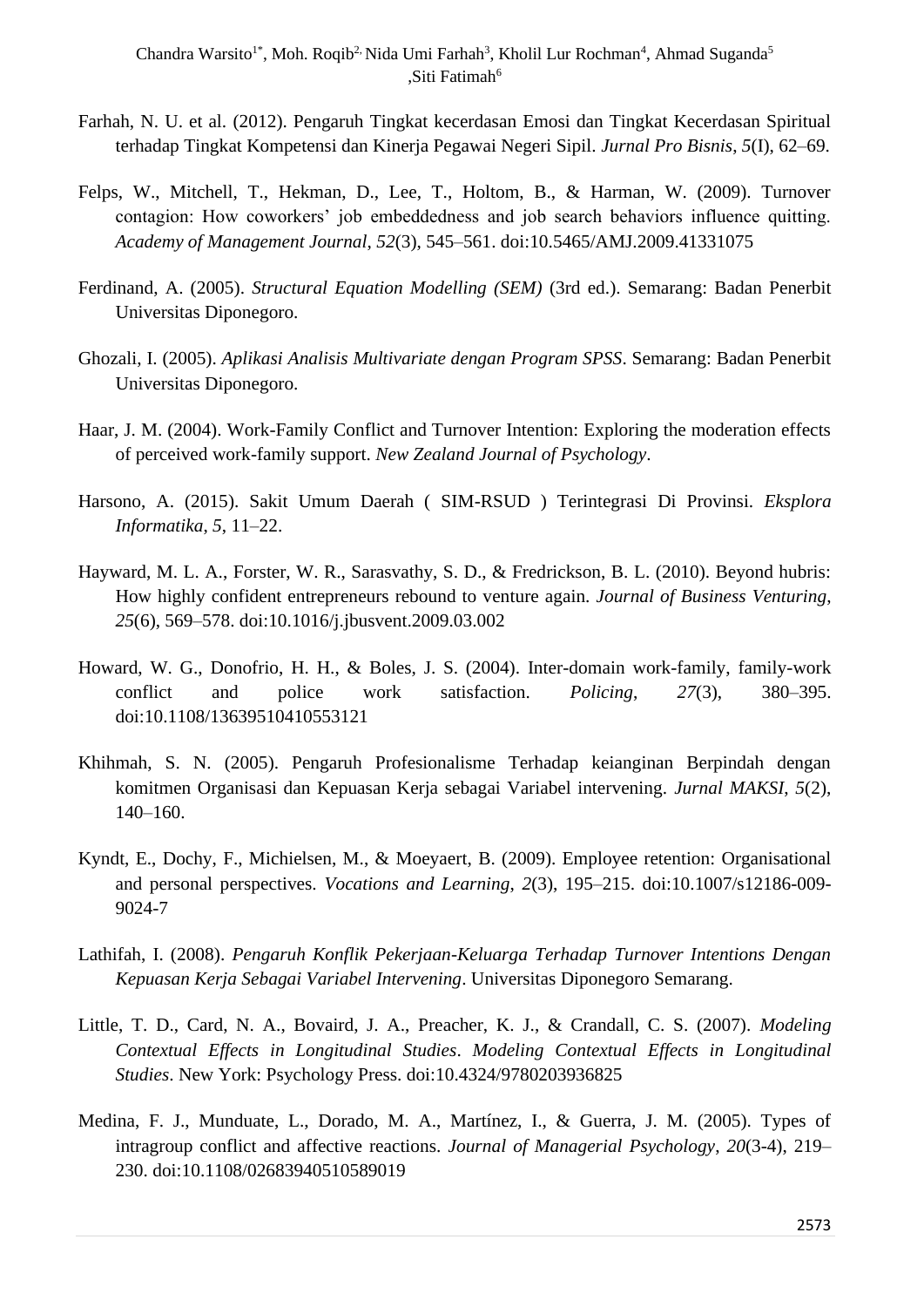- Netemeyer, R. G., & Boles, J. S. (1996). Development and Validation of Work-Family Conflict and Family-Work Conflict Scales, *81*(4), 400–410.
- Novliadi, F. (2007). Intensi Turnover Karyawan Ditinjau Dari Budaya Perusahaan Dan Kepuasan Kerja.
- Petty, M. M., McGee, G. W., & Cavender, J. W. (1984). A Meta-Analysis of the Relationships Between Individual Job Satisfaction and Individual Performance. *Academy of Management Review*, *9*(4), 712–721. doi:10.5465/amr.1984.4277608
- Raza-ullah, K., et al. (2014). Work Family Conflict and Turnover intention: Mediating Effect of Stress. *Internasional Journal of Humanities and Social Science*, *4*(5), 92–100. doi:10.1038/132817a0
- Rita Andini. (2006). KEPUASAN KERJA , KOMITMEN ORGANISASIONAL ( Studi Kasus Pada Rumah Sakit Roemani Muhammadiyah Semarang ), 1–112.
- Robbins, S. B. (2018). *Essentials of Organizational Behavior* (14th,Globa ed.). Harlow: Pearson.
- Sharma, J., Dhar, R. L., & Tyagi, A. (2016). Stress as a mediator between work-family conflict and psychological health among the nursing staff: Moderating role of emotional intelligence. *Applied Nursing Research*, *30*, 268–275. doi:10.1016/j.apnr.2015.01.010
- Sidharta, N., & Meily Margaretha. (2011). Dampak Komitmen Organisasi Dan Kepuasan Kerja Terhadap Turnover Intention : Studi Empiris Pada Karyawan Bagian Operator Di Salah Satu Perusahaan Garment. *Jurnal Manajemen*, *10*(2), 129–142.
- Srivastava, a K. (2008). Effect of Perceived Work Environment on Employees' Job Behaviour and Organizational Effectiveness. *Journal of the Indian Academy of Applied Psychology*, *34*(1), 47– 55.
- Strober, M. H. (1990). Human Capital Theory: Implications for HR Managers. *Industrial Relations: A Journal of Economy and Society*. doi:10.1111/j.1468-232X.1990.tb00752.x
- Sun, Y., Luo, Z., & Fang, P. (2013). Factors influencing the turnover intention of chinese community health service workers based on the investigation results of five provinces. *Journal of Community Health*, *38*(6), 1058–1066. doi:10.1007/s10900-013-9714-9
- Tett, R. P., & Meyer, J. P. (1993). Job Satisfaction, Organizational Commitment, Turnover Intention, and Turnover: Path Analyses Based on Meta-Analytic Findings. *Personnel Psychology*, *46*, 259–293.
- Ul Haq, I. (2011). The Impact of Interpersonal Conflict on Job Outcomes: Mediating Role of Perception of Organizational Politics. *Procedia - Social and Behavioral Sciences*, *25*(2010), 287–310. doi:10.1016/j.sbspro.2011.10.549